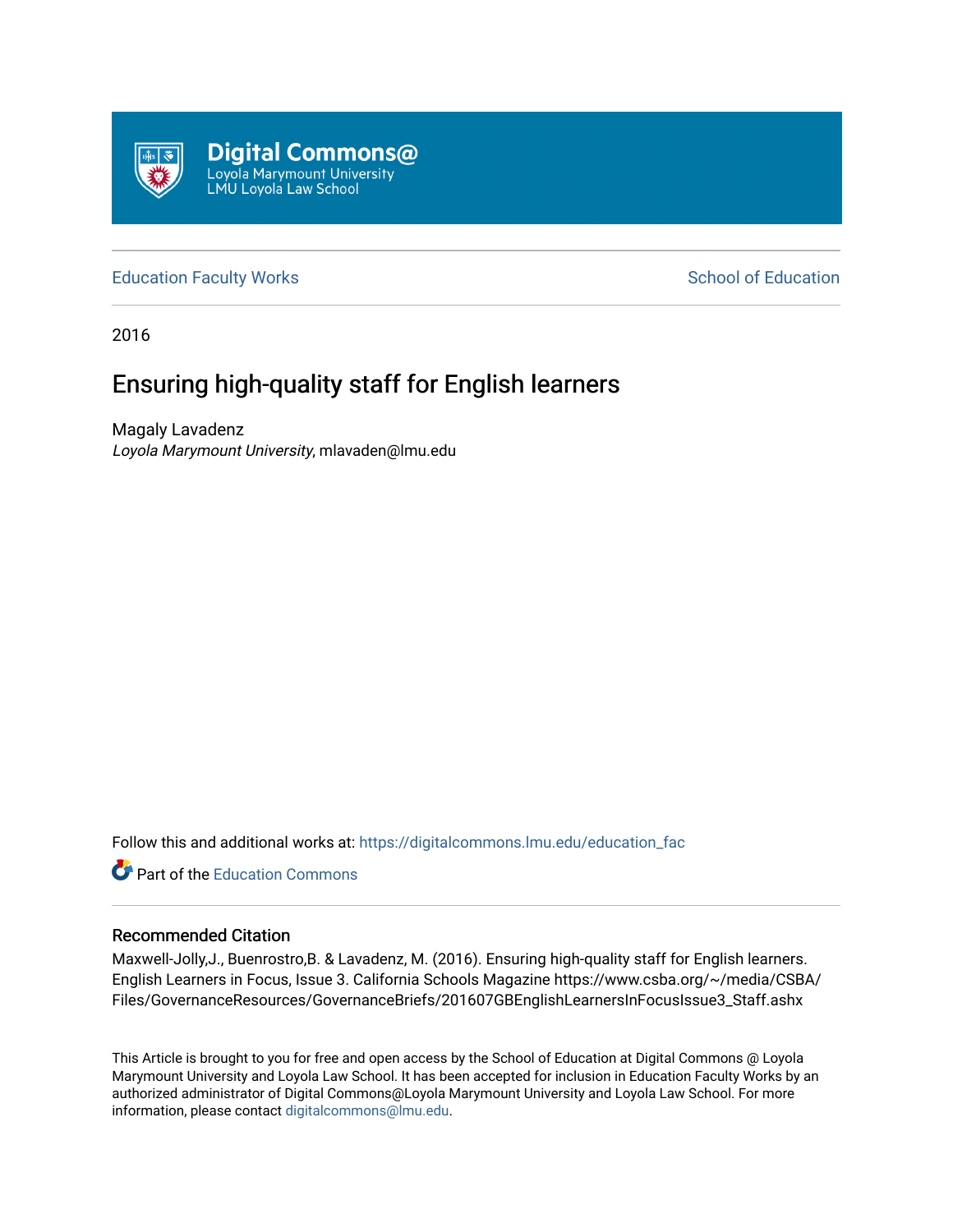# **csba** *July 2016*Governance Brief

# **English Learners in Focus, Issue 3**

*Ensuring High-Quality Staff for English Learners*

by Julie Maxwell-Jolly, Manuel Buenrostro and Magaly Lavadenz

#### **Introduction**

This brief is part of CSBA's effort to shed light on the education needs of the diverse preK-12 students who attend California schools. It is the third in a series focused on English learners — students whose first language and the primary language they speak at home is not English. The series explores strategies for providing English learners with an equal opportunity to achieve their potential, and highlights schools, districts and programs that are successfully achieving that goal. The focus of this brief is on the importance of staff who are well-prepared to meet the needs of English learners, and on strategies for recruiting, supporting and retaining them, particularly in view of the current teacher shortage.

## California's English Learner Population

Given that almost 25 percent of California's students are English learners, the state's strength and prosperity is closely tied to their success. California also has the largest share of the country's English learners: More than 30 percent of the 4.5 million English learners in the U.S. attend school here.<sup>1</sup>

The nearly 1.4 million English learners in California are not a uniform group — they come to school with a wide range of backgrounds, experiences and needs. Nonetheless, the primary language of 84 percent of California's English learners is Spanish and the great majority (approximately 86 percent) are from low-income families.<sup>2</sup>

## Highly Qualified Staff to Promote English Learners' Academic Success

The evidence is strong that well-prepared, experienced teachers are essential to student learning. While not all aspects of what makes a good teacher may be quantifiable, research does tell us that the quality of teachers' undergraduate and teacher preparation work has an impact on student learning. In addition, there is evidence that on average, students of teachers who have some years of classroom experience outperform students taught by beginning instructors.3

#### *Advantage of Teachers with Cultural and Linguistic Background and Understanding of Students*

Additional research provides evidence that a cultural and linguistic match between teachers and their students can contribute to greater student success. Studies have shown that African-American and Latino students have greater academic achievement in classrooms taught by teachers from similar backgrounds. This results from a number of factors, including how teachers from the same cultural background as their students serve as role models, make decisions about instruction that is culturally relevant, have a greater understanding of student behavior, are less likely to suspend or expel students, counteract negative expectations and reinforce higher expectations for their students.4

When it comes to teaching English learners, teachers who are from similar cultural and linguistic backgrounds as their students have another important advantage: They can more accurately diagnose whether or not students' challenges are primarily due to limitations in their English language proficiency or in their ability to grasp content concepts. This results in a lower likelihood of over or under diagnosing them for learning disabilities.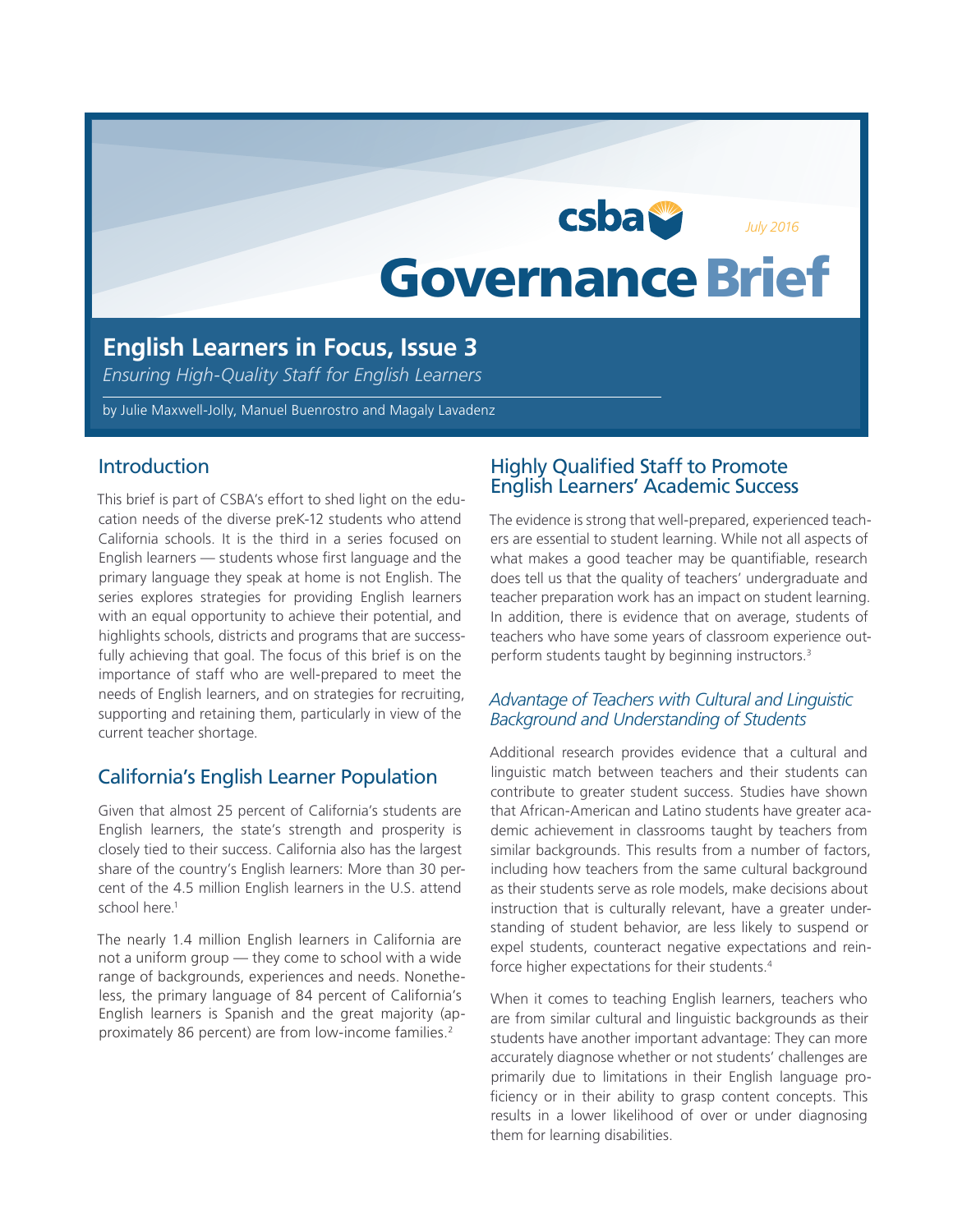In addition, staff members who understand their students' backgrounds and view their language, culture and experience as an asset rather than a deficit, contribute to a positive school environment.<sup>5</sup> Research has noted that students who feel connected to school, who have a sense of belonging, and who have supportive teachers, perform better on both academic and non-academic measures.<sup>6</sup>

An especially important advantage of teachers and other school staff who understand the culture and language of English learners is their ability to communicate with their families: A critical strategy for increasing parent/guardian engagement in their children's education. In California, 43 percent of students live in households where they primarily speak a language other than English at home.7 Therefore, recruiting and hiring teachers and staff who are bilingual and come from a similar cultural background to many of their students is a necessary aspect of an effective parent/ guardian engagement strategy.

#### *Need for English Learner Teachers Who Can Integrate Language and Content*

Teachers skilled in integrating language and content for English language learners are especially critical as California implements new content standards that include a stronger focus on high-level language skills. This content and language integration is a central focus of the new English Language Arts/English Language Development Framework, adopted in 2014. The Framework links content and language in a way intended to prepare English learners, like their non-English learner peers, in the areas of critical thinking and problem solving along with collaboration and communication across the content areas. This work will require not only qualified teachers of English language development for English learners but also general education and subject-area teachers who have the skills to integrate English language development standards within core subjects. For example, while the Next Generation Science Standards provide an important opportunity to deliver instruction based on real-world applications — instruction that research has shown to particularly benefit English learners — proper implementation will require science teachers who understand how to ensure access to science instruction for English learners without diluting content.

# The Current Statewide Teacher Shortage

With California experiencing a teacher shortage, there is a critical need for teachers — and particularly for teachers who are skilled at English language instruction. The current shortage is not due to an overall increase in students: The student population is relatively stable statewide — although this varies by region with some districts continuing to see increases while others are experiencing declining enrollment. Rather, the current shortage results from several factors. These include efforts to lower class size to prerecession levels, large numbers of teachers retiring in recent years, a relatively high rate of attrition among new teachers and a diminished supply of new teachers. Enrollment in teacher preparation programs dropped sharply during the years of recession when many teachers were laid off and districts were not hiring new teachers. Meanwhile, those who remained experienced constant lay off warnings, salary freezes and diminished support due to budget cuts. All of these factors in turn resulted in unfavorable working conditions, which are likely to have contributed to attrition and decreasing interest in the teaching profession.<sup>8</sup>

The shortage is becoming drastic: Total enrollment in teacher preparation programs dropped by half from 2009-10 to 2013-14, from 36,577 to 18,984. If this trend continues, there will be far fewer teachers to fill the projected need for 21,483 new teachers during the 2015-16 school year.<sup>9</sup>

## *Unequal Impact on Highest Need Students of the 2000-01 Teacher Shortage*

If the past is any indication, the current teacher shortage could have an unequal impact on students with the greatest need. During the significant teacher shortage of 2000-01, California experienced an increase in the disproportionate placement of low-income students of color and English learners in classrooms with the least prepared teachers.<sup>10</sup> During those years, 15 percent of the state's teachers were underprepared, that is, they had not completed a credential program and/or were teaching out of their field (e.g., history majors teaching math), and most of these teachers were in schools with the highest proportion of students in poverty and students of color. For example, while 22 percent of teachers in high-poverty schools were underprepared, only 7 percent of these teachers were placed in low-poverty schools.<sup>11</sup> This disproportionality affected English learners, of whom nearly 84 percent are low-income.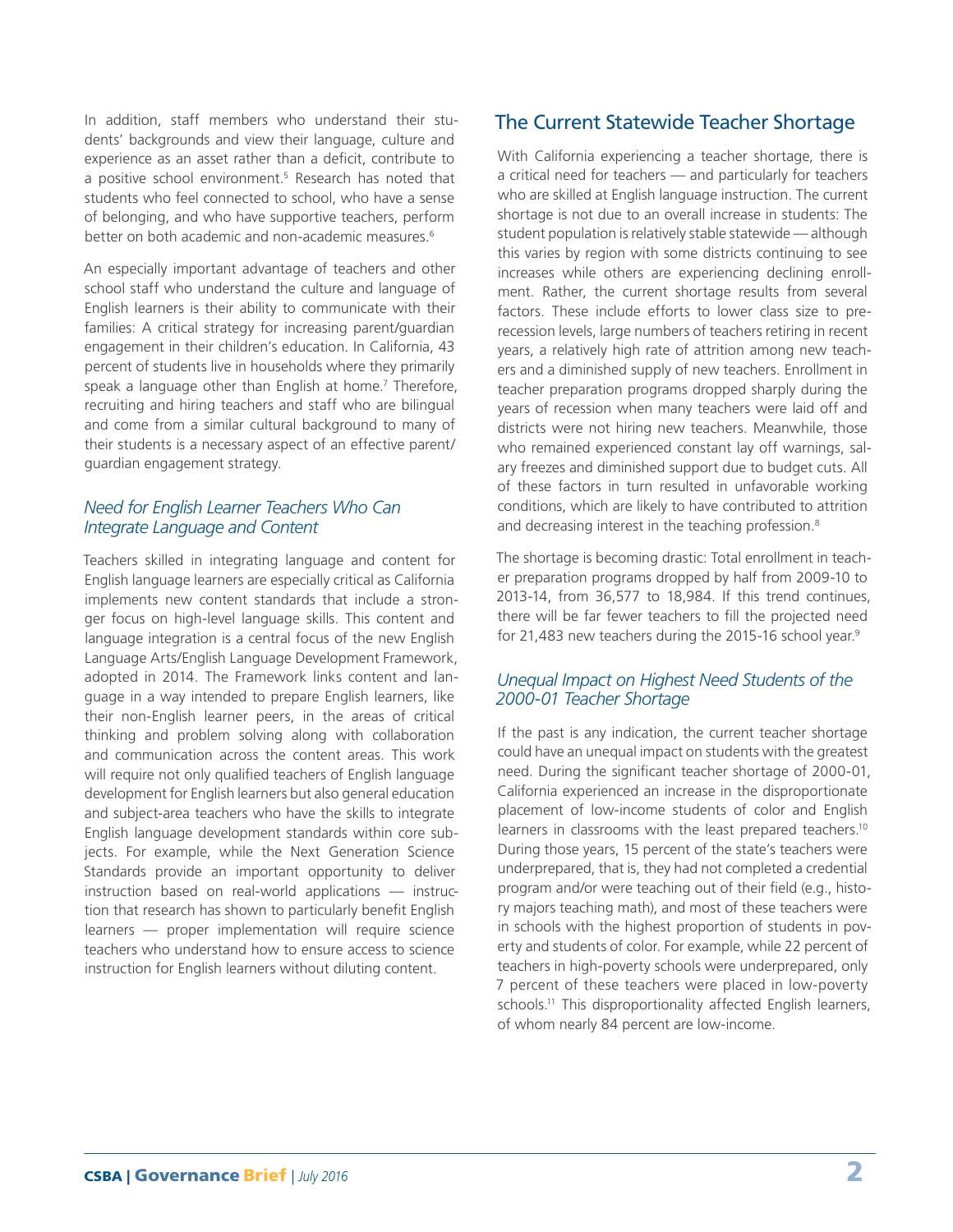## *Shortage of Highly Skilled English Learner Teachers*

Not only is there a teacher shortage overall, but there is an even greater shortage of teachers who are well-prepared to work with English learners. Policy changes in 2002 that embedded an English learner authorization within the Multiple and Single Subject credentials, and in 2006 that did the same with regard to the Education Specialist Credential, have resulted in fewer teachers receiving a more robust and targeted preparation in the instruction of English learners. Therefore, while most teachers who receive a credential today have some level of preparation for working with English learners, far fewer new teachers have the deeper expertise in English learner instruction. While new teachers could choose to seek more advanced preparation for working with English learners, there is little incentive for them to do so since their credential already embeds an authorization for teaching English learners. Teachers prepared outside of California or those receiving their credential before 2002, must still obtain an English learner authorization, mainly earned through completion of California Teacher of English Learners (CTEL) coursework or passage of the CTEL examination.

In addition, the teacher shortage has resulted in a significant increase in certifications and permits that encompass less rigorous preparation overall. For example, the numbers of university and district intern credentials continue to rise: During the 2014-15 school year, 2,806 English learner intern authorizations were issued, while only 2,259 were issued three years before during the 2011-12 school year. The number of waivers of authorization to teach English learners is on the rise as well: There were 382 waivers for English learners issued during the 2014-15 school year compared to less than half as many, 181, during the 2011-12 school year.<sup>12</sup> While the numbers of these less rigorous credentials are small, their trend is significantly upward, reflecting the growing shortage of teachers statewide, and the need for districts to find ways to address this shortage in their local schools.

#### *English Learner Authorizations Indicating Greater Expertise*

Aside from the English learner authorization embedded within Multiple Subject, Single Subject, and Education Specialist credentials, there are other authorizations available for teaching English learners that require a higher level of coursework and training. One of these is a Bilingual Authorization, which can be earned alongside a Multiple Subject, Single Subject or Education Specialist Credential. After the 2009-10 school year, California implemented more rigorous preparation standards for Bilingual Authorizations, which can be met through coursework, commission-approved examinations, or a combination of the two. While the ways that teachers have earned

Bilingual Authorizations has varied over the past 10 years, the numbers have remained steady. During the 2014-15 school year, there were 369 Bilingual Authorizations issued, compared to 370 issued during the 2009-10 school year.13 However, this is well below the demand for these teachers. There is an estimated need for at least 513 new bilingualcredentialed teachers during the 2015-16 school year.14

The other, more advanced authorization is the Single Subject-World Language: ELD Authorization. The World Language: ELD content area may be added as a stand-alone authorization to a Single Subject Teaching Credential, and is earned through completing a program with approved coursework. This credential allows for departmentalized English language development instruction for secondary students.

# Strategies and Solutions

#### *Solutions to the Broader Teacher Shortage*

The Learning Policy Institute's "Addressing California's Emerging Teacher Shortage," proposes several policy recommendations to address the emerging teacher shortage in California. Their recommendations focus on both recruiting new teachers to the field, and retaining those who are already teaching in California's schools.

They note that strategies related to retaining teachers are often overlooked but are as important as those to attract new teachers to the profession. A 2014 report by the Alliance for Excellence in Education highlighted that nearly 19,000 teachers left the profession in California during the 2007-08 school year. While this estimate included retirees and non-voluntary leavers, just reducing this number by a quarter would nearly eliminate the teacher shortage.<sup>15</sup> According to the report, this would also save California schools \$82 million to \$178 million in attrition costs.<sup>16</sup>

The Learning Policy Institute discusses key strategies to attract and retain teachers, including mentoring, teaching conditions, support, preparation and compensation.17 Below are some of the recommendations from the report, which cover aspects of these strategies:

- » Provide all beginning teachers with high-quality support and mentoring, which can reduce early attrition and enhance competence, for example, through well-designed Beginning Teacher Support and Assessment (BTSA) programs.
- » Improve teaching conditions by ensuring that administrators have the training to help them create and support strong learning environments for teachers and students.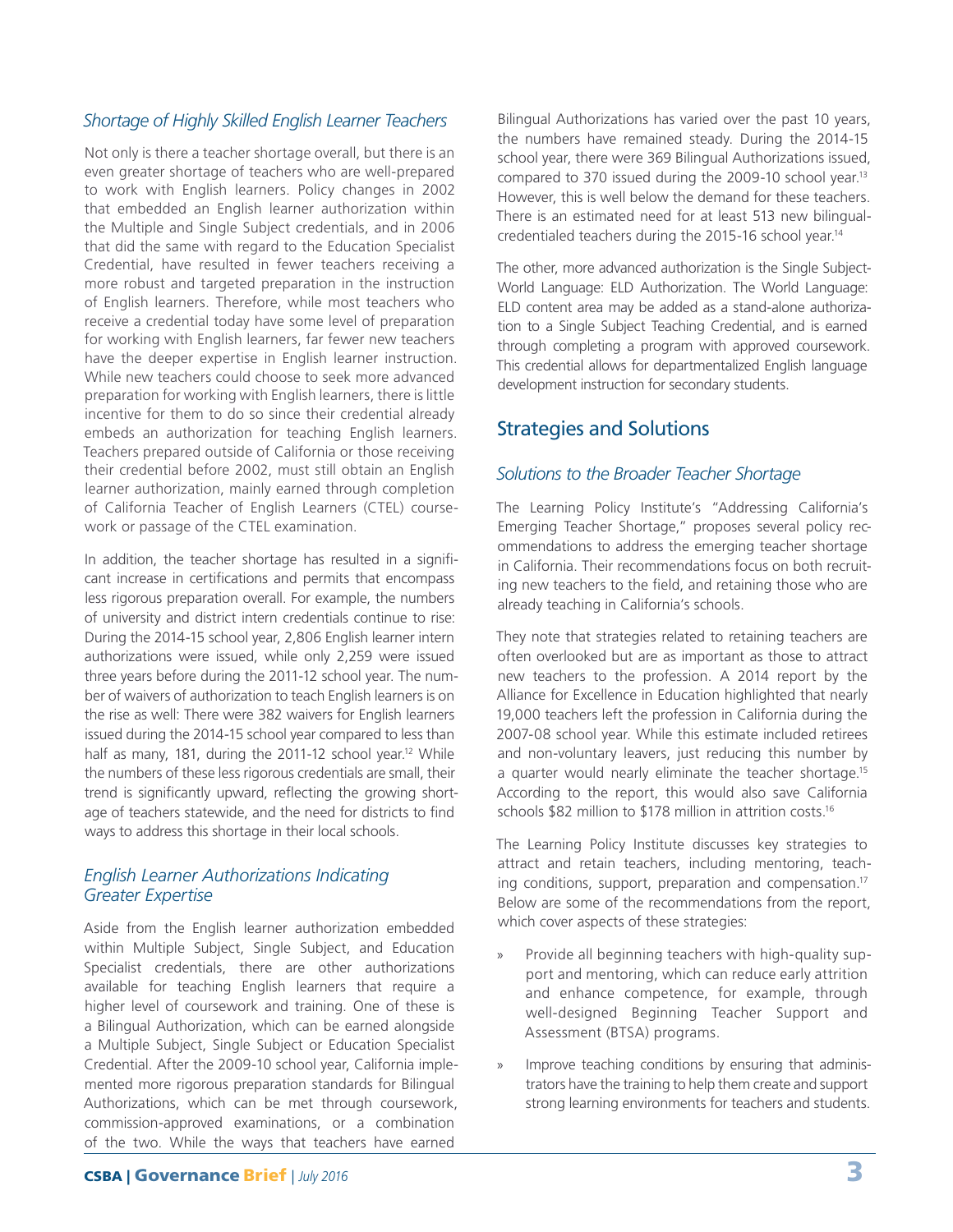- » Offer urban and rural teacher residencies in hard-tostaff areas that include an apprenticeship, coursework and a living stipend in exchange for a commitment to teach three to five years in the district.
- Create more avenues into teaching, including high school pathway programs, collaborations with local colleges to recruit community members into the profession and paraprofessional pipeline programs.

## *Solutions Specific to English Leaners*

While any solution to the broader teacher shortage will help English learners, in this section we offer specific recommendations for recruiting and retaining teachers and other school staff for English learners. While the recommendations presented here are not exhaustive, they are meant to ignite a conversation within counties and districts from which additional ideas can be developed.

**Recruit Diverse Teachers.** The teaching profession is not as ethnically or linguistically diverse as the student population in California. Yet, teachers with similar backgrounds and experiences to their students can be particularly effective. Strategies that successfully address the need for more diverse teachers include grow-your-own, teacher residency and other programs create pathways to a teaching career (such as the Teach Tomorrow in Oakland). What these initiatives have in common is that they actively recruit diverse candidates with a passion for teaching in high-need schools, and have a record of retaining these teachers longer. Ensuring that such programs continue to focus on recruiting diverse candidates and on supporting bilingual teaching candidates can help to expand the pipeline of highly skilled teachers for English learners. In addition, districts should encourage support staff, such as counselors and paraprofessionals, to become teachers and provide them with incentives for pursuing a career in education, especially if they are bilingual or come from a similar background of their students.

#### **CSU Fresno Teacher Residency**

This 15- to 18-month residency program is run through CSU Fresno and in partnership with the Fresno Unified School District. The program helps prepare new middle school teachers for the classroom with an emphasis on math and science instruction. It combines rigorous masters-level coursework, teacher-credentialing coursework and a yearlong apprenticeship in a classroom with a mentor teacher supported by a comprehensive

professional development curriculum. Residents also receive a stipend during the training period and make a commitment to teach in the Fresno Unified School District for a minimum of three years after completing the program. National statistics on teacher residency programs show an 84 percent three-year retention rate and an enrollment of significantly more teachers of color than traditional credentialing programs.<sup>18</sup> Los Angeles, San Francisco and Chico also have similar teacher residency programs.

- » **Reduce Financial Barriers to Entry into the Profession.** Along with programs that recruit and attract diverse teachers, recognizing the financial limitations that affect entry into the profession is also critical. Entering the teaching profession means additional coursework, test fees and other preparation expenses that candidates with lower incomes can find challenging. As California considers incentives for recruiting and retaining teachers, it should target resources where they are needed most, focusing investments on teachers who make a commitment to serve the hardest to staff schools and hardest to fill subjects, including those serving a large number of English learners.
- » **Treat Teachers as Respected Professionals.** Research shows that it is highly important for teacher satisfaction and retention that they are treated as professionals. Related to this is providing them with appropriate time for planning and collaboration time that is even more critical when considering the demands on all teachers to implement the more rigorous new standards that integrate content and language for English learners. Another way for districts to support teacher professionalism is to recognize and reward teachers who have particular skills and responsibilities for working with English learners.

#### **The Promise of Learning Networks**

There is emerging research on the promise of learning networks for improving student success.<sup>19</sup> An example of within-school- or district learning networks is a coaching structure, which includes ongoing analysis to improve instruction, guided observation and reflection on practice. Building these networks for the entire teacher pipeline, from preservice through induction and beyond, can help ensure that all teachers of English learners are of the highest quality possible.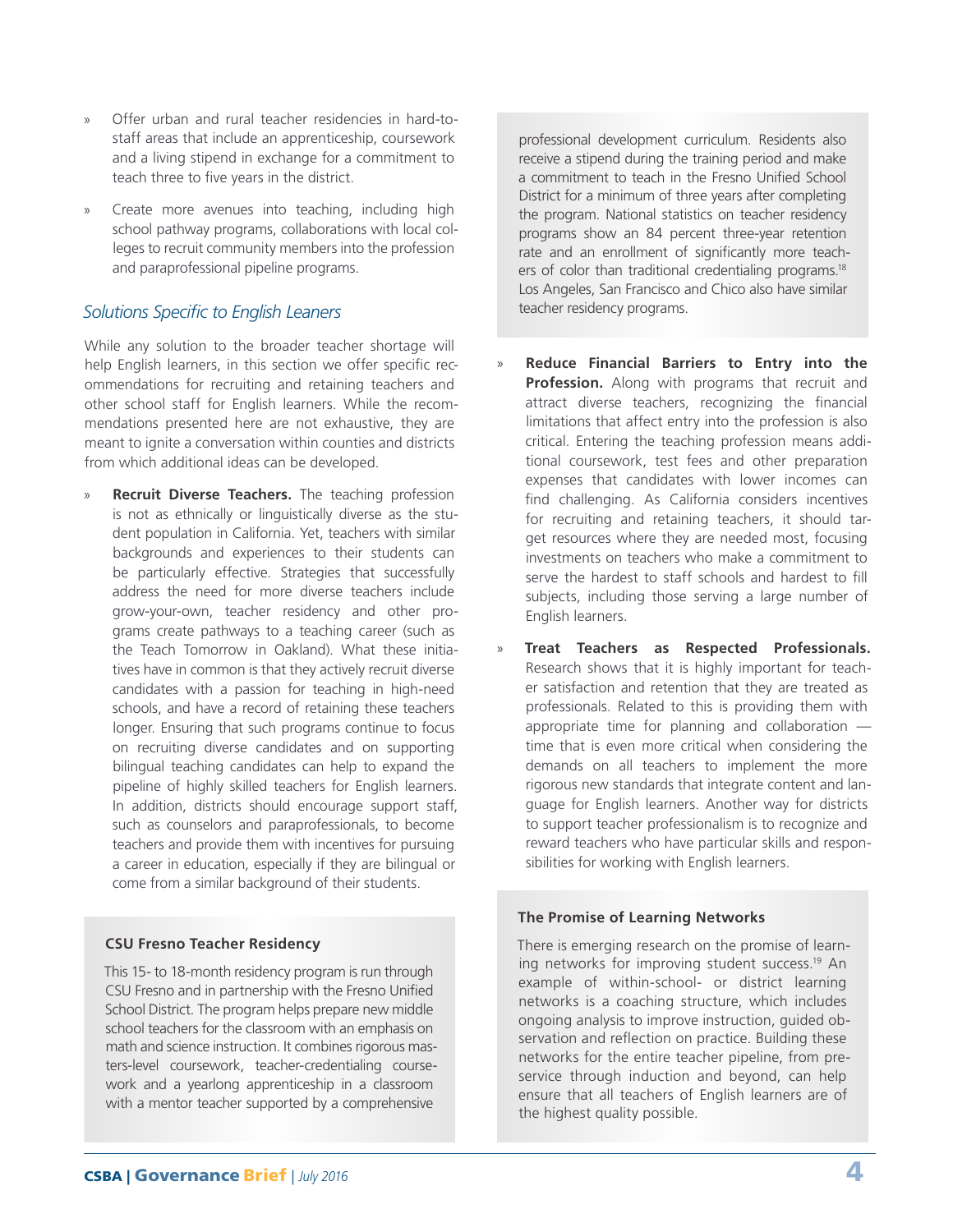» **Promote Bilingualism for Teachers and Staff.** This strategy has three components: 1) recruit bilingual staff, 2) provide professional development to build the bilingual competence of existing staff and 3) support career ladders for staff who have such competence. With regard to the recruitment of staff, districts and counties can benefit from looking within their own ranks. For example, providing incentives for a proven bilingual teaching aide to become a teacher. In addition, school staff and teachers can develop their skills through professional development and collaboration with their bilingual colleagues, which can improve the practice of everyone in the school. Another important component to promoting bilingualism is ensuring that principals and other district and county leaders also receive training to build their bilingual competencies and that such competencies are valued when districts and counties search for new school leaders.

#### **Lessons from Top Performing Districts**

In "The Language of Reform: English Learners in California's Shifting Education Landscape," the Education Trust-West identified 11 top-performing districts for English learner achievement and found some common trends in their practice. For example, educators in these high-performing districts believe that English learners can achieve at high levels and that their home languages are an asset rather than a liability. These districts also ensure that teachers are skilled in meeting the needs of English learners and support this through professional learning opportunities and time to collaborate. For example, Hacienda La Puente Unified School District offers professional development to all administrators and teachers of English learners on the English language development standards and English learner instructional strategies. Los Alamitos Unified School District has implemented a five-year professional development and coaching plan, including training for K-12 teachers in strategies for teaching English learners, including reading aligned with the California State Standards.20

# What District and County Boards Can Do

#### *Ask Questions*

Governance teams have the responsibility and authority to make decisions that can significantly raise the achievement of all students and close gaps for English learners. Taking advantage of opportunities to look at data and advance promising strategies to recruit, support and retain highly skilled staff can go a long way toward achieving that goal. Asking the superintendent and staff

to answer following questions can help district and county boards in their efforts to increase the availability of highly skilled staff for English learners.

#### **Knowledge of Current Staff**

- What are the languages, other than English, spoken at home by our students? Do we have materials and staff that promote effective communication with the families of these students?
- » Do we have the necessary well-trained staff with various roles and responsibilities to best support English learner educational success?
- What training do we provide staff to support their understanding of and strategies for working with English learners and their families?

#### **Recruitment of New Staff**

- » Are there successful teacher or staff pipelines for recruiting and retaining diverse candidates that we can model? How might we support the expansion of these pipelines?
- » What incentives and strategies do we provide to attract new teachers? Are there incentives targeted particularly to attract teachers with English learner expertise?

#### **Support and Retention of Current Staff**

- Are we investing adequately in professional development, mentorship and support for new teachers to work effectively with English learners?
- Are there any programs to support and employ career advancement to staff with the cultural and linguistic competencies to effectively communicate with students and their families?

#### *Advocate for Resources and Programs*

Governance teams can also advocate for additional resources and programs that can support their efforts to recruit, support and retain highly skilled teachers. For example, one of the recommendations from the Learning Policy Institute is to advocate for reinvestment in scholarship and loan forgiveness programs at the state and federal level. These programs offer loan forgiveness to teachers in exchange for a commitment to teach in high-need areas and subjects for a defined period.

As bills to help counties, districts and schools better manage the teacher shortage move through the Legislature, governance teams can use CSBA's advocacy resources, which include a list of positions, sponsored legislation and tips for effective advocacy. For more information visit www.csba.org/Advocacy/LegislativeAdvocacy.